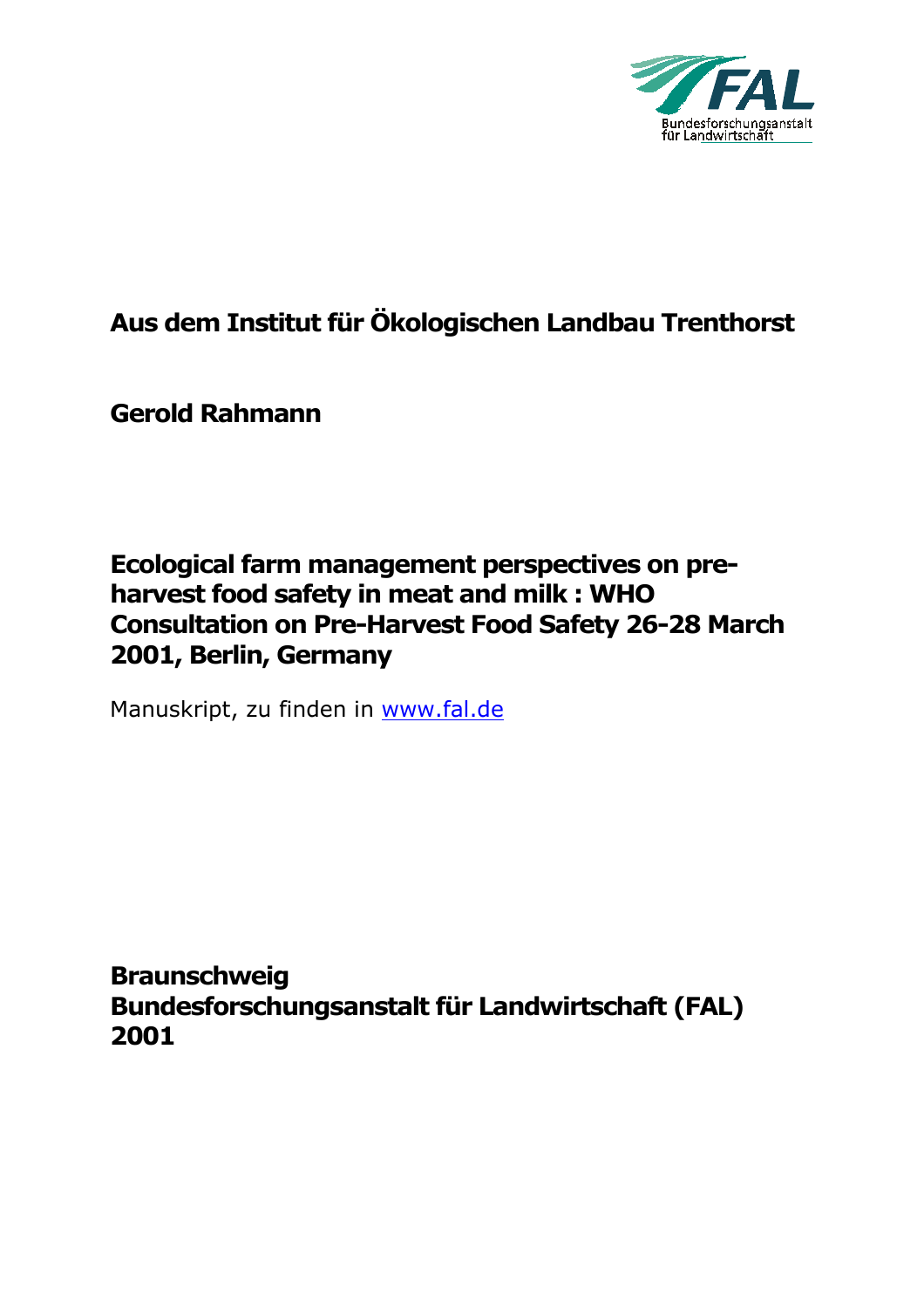## <span id="page-1-3"></span>**WHO consultation on Pre-Harvest Food Safety 26-28 March 2001 Berlin, Germany**

Session: Pre-harvest Food Safety: Challenges and opportunities

# **Ecological farm management perspectives on pre-harvest food safety in meat and milk**

Gerold Rahmann, Institute of Organic Farming, Federal Agricultural Research Centre (FAL), Trenthorst, Germany

## **Introduction**

-

Organic agriculture is considered to be an environmentally sound and socially acceptable land use system for "natural food" production (FAO 1999). It is based on specific independently certified and controlled standards of production (e. g. IFOAM 1998, FAO/WHO 1999). Organic farming has increasingly gained the attention of the public, politicians and farmers in the last twenty years (WILLER & YUSSEFI 2000).<sup>[1](#page-1-0)</sup> About 10.5 M ha of farmland worldwide is managed organically.<sup>2</sup> The monetary market volume in 1997 was 11.8 B. US\$ and for the year 2000 18.9 B. US\$ are forecast (ITC 1999, CLAY 2000).<sup>[3](#page-1-2)</sup>

Although organic farming is a claim about processes and not about products, consumers perceive organic products as healthy and safe (OPPERMANN 2001, JENSEN 2000, VAN VLIET 1998). Especially with the European BSE-crisis and the loss of consumer trust in food safety, organic farming is considered a possible and preventive solution for safe and healthy food (BMVEL 2001).

Safety and health are two sides of the same coin and should not be separated. 'Healthy' means good for the body and soul, 'safe' means not endangering the health of the body. This paper will not discuss the open question of whether organic food is healthier or of better quality than non-organic food (e. g. WOESE et al. 1995, WORTHINGTON 1998, WEIBEL et al. 1998).<sup>[4](#page-1-3)</sup>

<span id="page-1-0"></span><sup>1</sup> BSE has changed European agriculture. After the announcement of Mr. Stephen Dorrell (British Secretary of State for Health) on 20 March 1996 that a new variant of Creutzfeldt-Jakob disease - vCJD – is probably traceable to the consumption of BSE-infected beef, the British beef market crashed and with it British beef production and the British beef industry (MAFF 2000). Upon discovery of the first "mad cow" in Germany in November 2000, the whole continent followed. In January 2001 the German ministry for consumer protection, food and agriculture declared organic farming as the way out of the dilemma (BMVEL 2001). "*The BSE scandal marks the end of the old type of agricultural policy. … I will do my utmost to ensure that all funds are used primarily for more organic land management, more speciesspecific animal husbandry and to safeguard jobs in rural areas*." (KÜNAST 2001). The reason was the realisation that agriculture had lost the trust of consumers and was no longer safe for human health. The principles and standards of organic farming were now adopted as the conceptional framework for the whole of agriculture.

<span id="page-1-1"></span><sup>2</sup> Land use under organic farming in 2000: Europe 3.6 M. ha (2.5 % of farmland), Australia 5.3 M. ha (1.2 %), North America 1.1 M. ha (0.2 %), Latin America 0.5 M. ha, Africa 0.02 M. ha, Asia 0.04 M. ha (WILLER & YUSSEFI 2000).

carried out at the Royal Veterinary and Agricultural University, Copenhagen, Denmark

<span id="page-1-2"></span><sup>3</sup> Market volume in billions of US\$ 1997 (forecast 2000): Europe 6.2 (8.45), USA 4.2 (8.0), Japan 1.2 (2.5) and Oceania 0.15 (n. a.) (ITC 1999, CLAY 2000).<br><sup>4</sup> A comprehensive literature survey on "Organic Foods and Human Health" was recently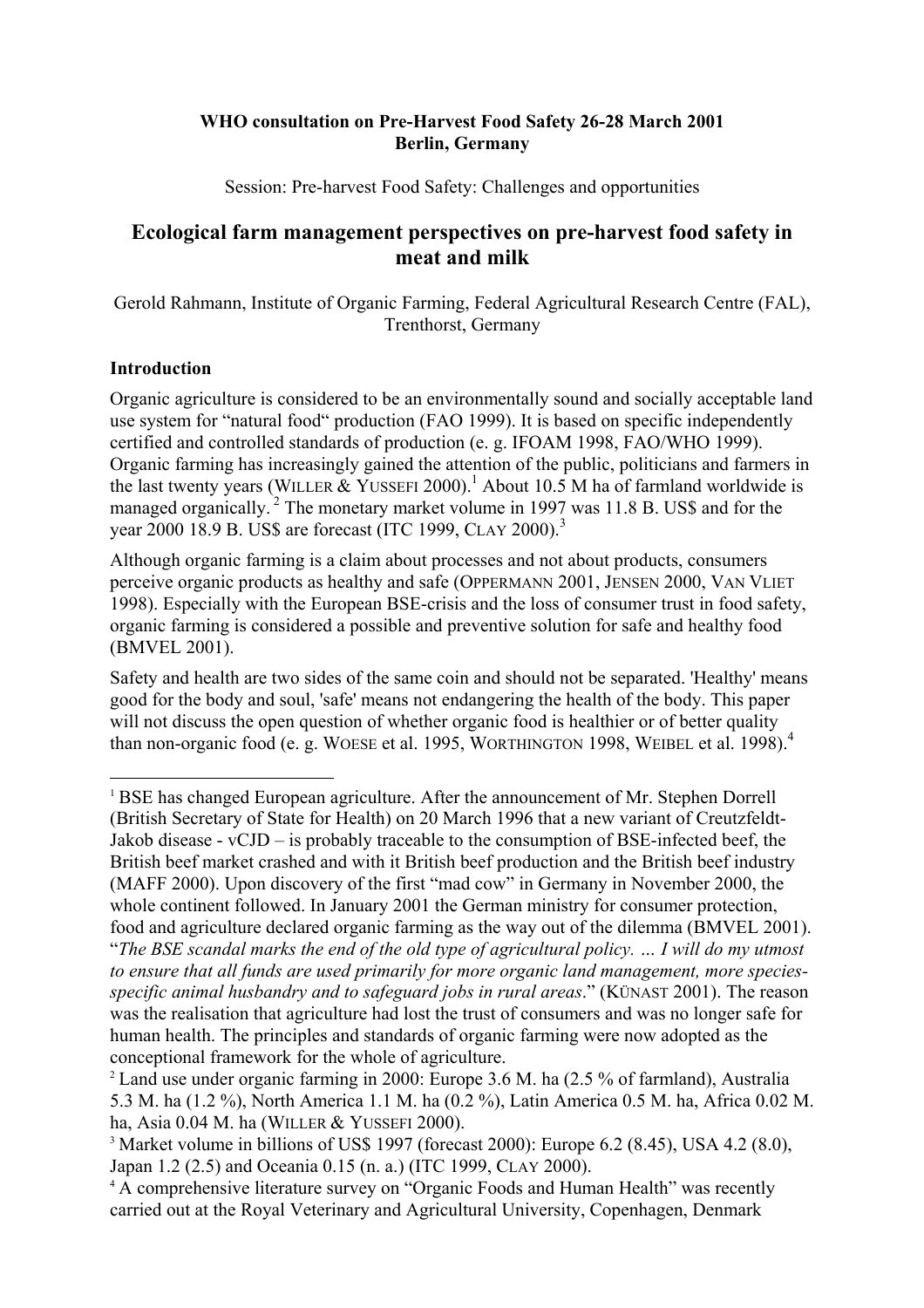Instead, the potential and limitations of organic farming to produce safe food from animal husbandry will be discussed using the examples of BSE, GMOs, chemical and natural hazards in the context of the standards and the certification procedure.

# **Standards of organic animal husbandry**

In addition to the requirements for organic plant production, organic animal keeping is based on the principles of (IFOAM 1998):

- low stock densities,
- stock replacement from stock offspring (closed systems),
- the general prohibition of GMOs and derivatives,
- no synthetic disinfection strategies.
- converting periods for bought animals and fodder plants,
- farm fodder production,
- minimal purchasing of breeding animals from other organic farms (mainly males),
- no allopathic disease prevention,
- no antibiotics or hormones in animal feed.
- preventive health management and
- animal welfare in rearing, keeping, feeding, transportation and slaughtering.

These principles are the basis for state regulations, which protect organic products by law. They define the minimum requirements<sup>[5](#page-2-0)</sup> for being certified as organic farming product inside the country and for foods imported from other countries. The EU regulation 1804/99 is the most precise state regulation on organic animal husbandry in the world and will be used in the following assertions (EU 1999).

## **Bovine Spongiform Encephalopathy (BSE)**

-

BSE infections are nearly impossible in organic farming. The cause of BSE, the feeding of meat and bone meal (MBM) to ruminants, is prohibited by organic standards. Even fish protein as animal feed is not allowed by some private organic standards (e. g. BIOLAND in Germany) in order to avoid exploitation of the oceans for feeding animals. Fodder protein is produced by a farm's own legume cultivation (beans, peas, legume shrubs, clover etc.). Breeding stock has to be bought from other organic farms (exceptions possible until the end of 2003). The general idea is to replace livestock using the animals' own young. Animal products cannot be sold as organic until defined conversion periods have passed. The farmland is not fertilized with MBM, except for horns and hairs in organic gardening. This is how BSE infections on organic farms are minimized, based on recent knowledge. But BSEinfected cattle are possible even in organic farming:

<sup>(</sup>MARCKMANN 2000). An evaluation of literature surveys about the question of whether organically grown foods are of better quality than conventionally grown foods is made by Alföldi et al. (2001).

<span id="page-2-0"></span><sup>&</sup>lt;sup>5</sup> Private organic farming associations often have higher standards than those laid down in EU 1804/99.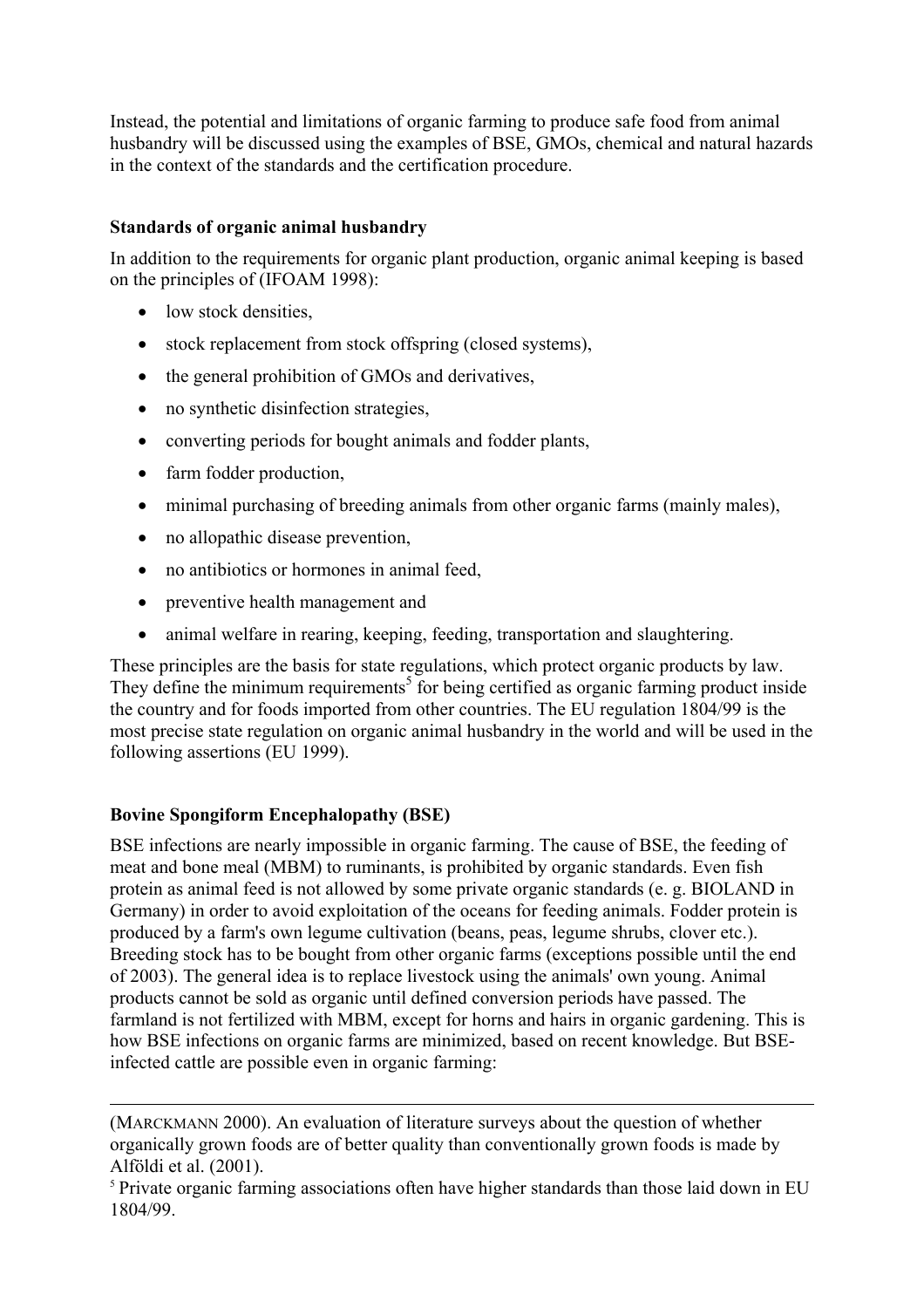- The organic farm has just been converted. The animals are born and reared before the conversion under conventional animal husbandry conditions (feeding via milk powder, MBM in concentrates). These converted cattle might be infected with BSE.
- Breeding stock was bought from conventionally managed stocks. This is permitted when no breeding stock from organic farms is available (up until the end of 2003). After a defined conversion period products from these animals can be sold as organic. These bought animals might be infected with BSE.
- Up until August 2000 EU-certified organic farms were only restricted in plant production under EU regulation 2092/91. The stock keeping on these farms had no restrictions until the EU organic animal husbandry regulations (1804/99) became law in August 2000.<sup>[6](#page-3-0)</sup> On EU-certified organic farms, which have fed their stock with conventional concentrates and/or milk powder until August 2000, BSE infected cattle are a possibility.
- Other, unknown infections are a possibility.

# **Genetically Modified Organisms and derivates (GMOs)**

Public acceptance of GMO foods is low and decreasing (AMMAN 1999). Consumers fear negative effects on their health. The toxic, allergic and/or carcinogenic effects of recombined and cross-effected natural proteins in GMOs are not clear (FRANCK-OBERASPACH & KELLER 1996). The best way of obtaining GMO-free foods is from organic farming. In the standards of organic farming GMOs and their derivatives are excluded in production and processing (KOECHLIN 1999). All farm inputs have to be certified as GMO-free. Even in processing (e. g. milk to yoghurt) all ingredients have to be certified as GMO-free when they are sold as organic product. In organic farming circles GMOs are considered to be the most dangerous development in conventional farming, one that has an impact on organic farming even when not used. It is becoming more and more difficult to guarantee totally GMO-free production and processing:

- Particularly in processing, the origin of permitted conventional ingredients (5%) is not obvious. Contaminations with GMOs are possible when ingredients come from countries where the separation of GMO and non-GMO crops is not obligatory (e. g. maize and soy beans in the USA).
- Permitted conventional animal feeds (10% for ruminants and 20% for monogastric animals) could be contaminated by GMOs even when there is a GMO-free guarantee.
- GMOs could infiltrate into animal products through veterinary treatments of the animals (white genetic technology). Vaccines in particular are produced using GMOs.
- Pollen transport by insects (e. g. bees) and alluvial drifts from other plots with GMOcultivations.

## **Synthetic chemical contaminations**

1

Veterinary drugs and contaminations of animal feeds are the most serious safety risks in milk and meat. These substances are minimized under organic farming methods. Synthetic

<span id="page-3-0"></span><sup>&</sup>lt;sup>6</sup> Many private organic farming associations prohibited MBM for ruminants in their standards as early as the Eighties in the understanding that ruminants are vegetarians and not cannibals or carnivores (e. g. AGÖL in Germany).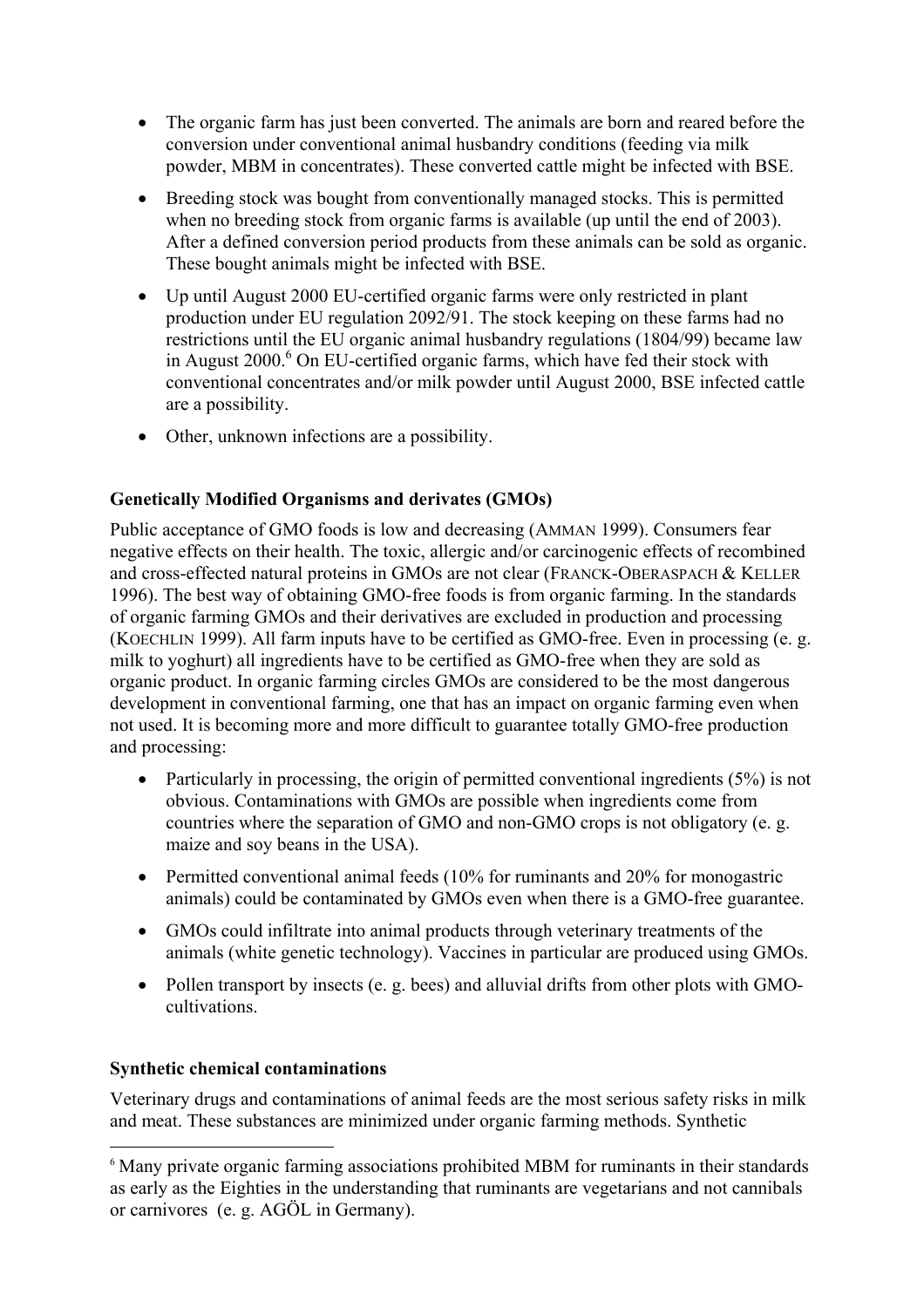chemical substances are minimized in organic foods. Conversion periods of two to three years without the application of chemical inputs represent an attempt to remove any contaminants from the soil. Not only crops for human consumption but even the roughage and the feed concentrates in animal husbandry are subject to these restrictions. Chemical additives are not permitted in organic animal feeds. Positive lists and quotas determine the purchase of fodder, veterinary drugs and disinfectants. The goal is fodder production on site, utilisation of natural drugs (e. g. homeopathy, herbal curing) and natural disinfectants (e. g. lime). The feeding of antibiotics and hormones and the use of Bovine Somatotropine (BST) is prohibited. Pesticides, fungicides and sludge (heavy metals and other contaminants) are not applied on fodder crops. If veterinary treatments are necessary a double withhold period is obligatory. Synthetic preservatives and additives are prohibited. These production claims are what inform consumer expectations that organic foods are healthier. Nevertheless, chemical contaminations are possible in organic animal products because of:

- pesticide residues and
- $\bullet$  environmental contamination.<sup>[7](#page-4-0)</sup>

A large French pesticide contamination study of 10 types of products with 9,133 samples was carried out by SETRAB from 1993-97 (BITAUD 2000). Only 420 milk product samples and 17 meat samples were part of the study. Most of the samples (90.4%) were free from pesticide contamination or showed only minor traces and only 6.4% showed contamination levels higher than S2 (10% of European food law limits LMR). Milk and meat was more contaminated than the average of the total samples. The assumed cause of chemical contamination is environmental pollution or previous land use methods. Contaminants such as heavy metals, chlorinated hydrocarbons (CHC), toxic organic compounds (e. g. dioxin, PCBs and persistent pathogens) and even radioactivity are equally found in conventional as well as in organic foods due to general environmental pollution. Such contamination is not a question of organic land use, nor can it be avoided by employing organic land use methods. Many natural pesticides, disease control substances and disinfectants are permitted in organic animal husbandry. They too can have a negative effect on human health (FAO 2000).

## **Natural hazards**

-

Natural hazards such as microbiological contaminations and diseases can happen more often in organic foods than in conventionally produced foods. Most of them appear during processing and preparation, but they can also occur in production, when the work is not done properly and/or the farm organism is effected from outside (FAO 2000). The prohibition of powerful disinfectants, mycotoxins in foods and feeds, human health affecting animal diseases (e. g. listeriosis, E. coli) are safety risks. Animal faeces can contain a range of human pathogens and many pathogenic organisms can survive up to 60 days under compost conditions (RAUPP 1996). If contaminated faeces are used as fertilizer in gardening human health can be negatively affected. Particularly on organic farms a proper disease prevention strategy and an understanding of pathogenic organisms (parasites, bacteria, viruses) is necessary in order to avoid foods safety risks (LAMPKIN 1999).

Mycotoxins are important pre-harvest and post-harvest contaminations and risky for human food safety. Aflatoxins are the most toxic of these compounds and can induce liver cancer. Since fungicides are not allowed in organic farming, many studies have been conducted on

<span id="page-4-0"></span><sup>7</sup> Nitrate content in organically grown foods is significantly lower than in conventionally grown crops. Nitrate content is crop-related but not milk- and meat-related.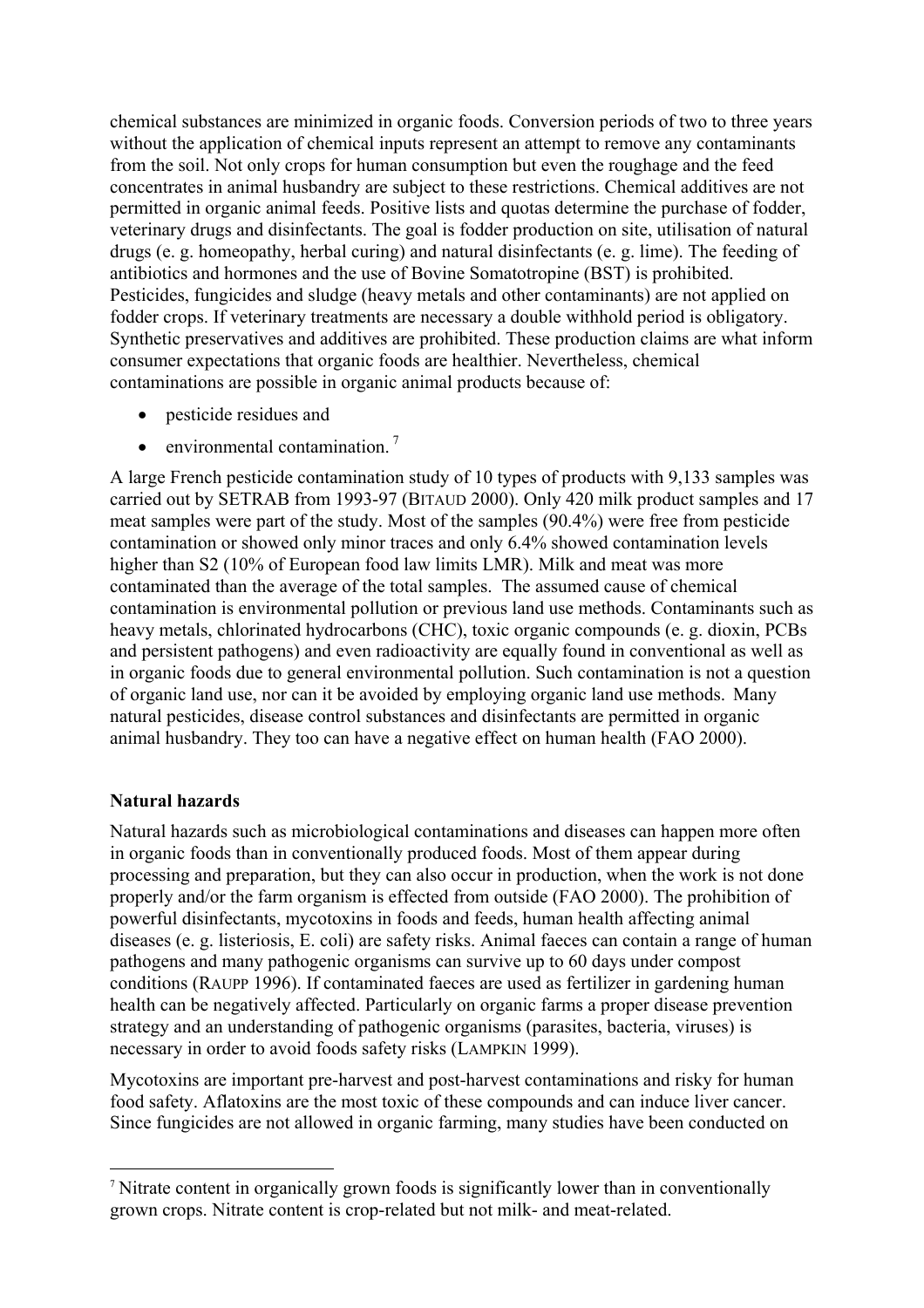this issue (OLSEN & MÖLLER 1995, KUIPER-GOLDMAN 1998). These studies do not reveal more mycotoxin contamination than conventionally produced foods (WOESE et al. 1995).

#### **Summary**

Consumers expect organic food to be safe and healthy. The standards of organic farming are able to prevent contaminations and diseases effecting human health both directly and indirectly:

- Direct food safety means the prohibition of specific production and processing inputs. Organic farming minimizes the use of external inputs (positive lists), it prohibits use of synthetic fertilisers, pesticides, preservatives and additives, there may be no GMOs or irradiation, no human waste water slurry (heavy metals, chemical hazards etc.) used on fields, no preventive use of antibiotics, there must be a double withhold period after veterinary treatments, and finally no hormones may be used in animal production.
- Indirect food safety means the protection of the a-biotic and biotic environment. Pesticide residues, veterinary drugs, nitrates or heavy metals do not contaminate ground water, and pesticides or fungicides do not pollute air during application or by dust from animal enclosures.

However, the "certified organic" label is no guarantee of safe food in general. Food safety control is not part of the organic farming certification process. Contaminations of animal products such as meat and milk as a result of chemical and natural residues in feeds and diseases are possible even under organic standards. Safety hazards can occur if the production was not carried out properly or if circumstances arise that cannot be controlled by the farmer (environmental contaminations).

Food safety standards and food hygiene requirements (e. g. food safety programmes based on Hazard Analysis and Critical Control Point HACCP and Maximum Residue Limits MRLs) are equally valid for conventionally and organically produced food and need to be subject to controls and checks.

#### **References**

- Lampkin, N., 1999. Organic farming in the European Union overview, policies and perspectives. Proceedings of Organic Farming in the European Union. Perspectives for the 21<sup>st</sup> Century. 27-28 May 1999, Baden, Austria
- Kuiper-Goodman, T., 1998. Food safety: mycotoxins and phytotoxins in perspective. In Miraglia, M., H. van Egmond, C. Brera & J. Gilbert. Mycotoxins and phytotoxins – Development in chemistry, toxicology and food safety. IUPAC
- Olsen, M. & T. Möller, 1995. Mögel och mykotoxiner I spannmål. Får föda. Journal of Swedish National Food Administration. 47(8):30-33
- Raupp, J., (ed.), 1996. Quality of plant products grown with manure fertilization. Publications of the Institute of Biodynamic Research IBDF, Vol. 9, Darmstadt, Germany
- Amman, D., 1999. Gentechnik an Lebensmittel. Studienpapier der SAG, Zürich, Switzerland
- Alföldi, Th., R. Bickel & F. Weibel, 2001. Vergleichende Qualtitätsforschung. Neue Ansätze und Impulse täten gut. Ökologie & Landbau 117, 1/2001, pp 11-13
- Bitaud, C., 2000. Study on pesticide residues in organic food products in France. In: Alföldi, Th., W. Lockeretz & U. Niggli (ed.): Proceedings of the 13<sup>th</sup> IFOAM Scientific conference 28-31 August 2000 in Basel. Zürich, Switzerland, p 311
- BMVEL (German Federal Ministry of Consumer Protection, Food and Agriculture) 2001. Agrarbericht 2001. Bonn/Berlin, Germany
- Clay, L., 2000. Organic Trade in Oceania. In: Lockeretz, W. & B. Geier (ed.): Quality and Communication for the Organic Market. Proceedings of the Sixth IFOAM Trade Conference. International Federation of Organic Agiculture Movements. Tholey-Theley, Germany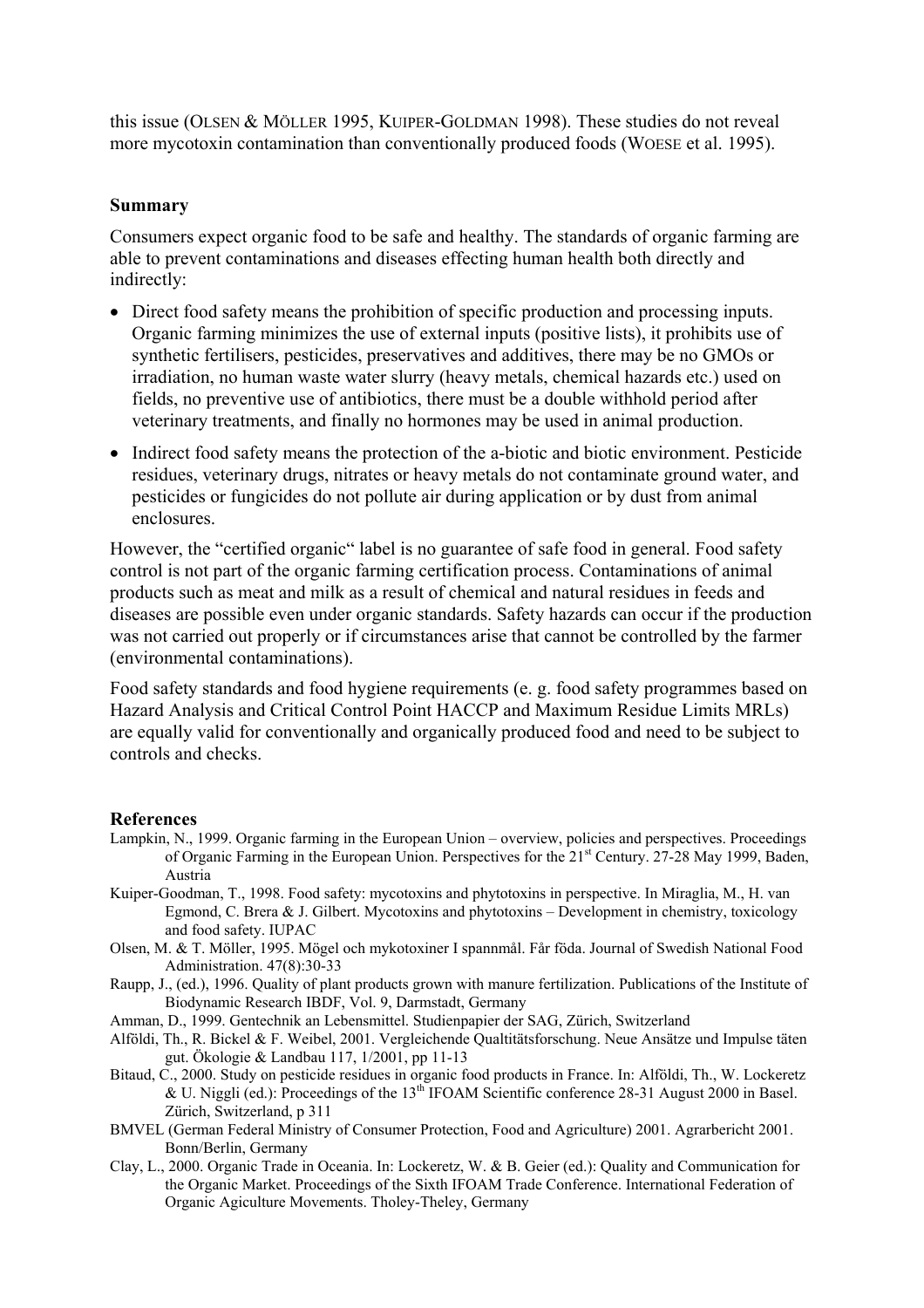EEC (European Economic Community), 1991. Regulation (EEC) No 2092/1991. Bruexelles

EU (European Union), 1999. Council regulation (EC) No 1804/1999 of 19 July 1999. Bruexelles, Belgium

- FAO, 1999. Organic Agriculture. 15<sup>th</sup> Session of the Committee on Agriculure. 25-29 January 1999, Rome, Italy
- FAO, 2000. Food Safety and Qualtiy as affected by Organic Farming. Twenty Second FAO Regional conference for Europe. Porto, Portugal, 24-28 July 2000. Agenda Item 10.1, Rome, Italy
- FAO/WHO, 1999. Codex Alimentarius Commission Guidelines for the Production, Processing, Labelling and Marketing of organically produced foods. cac/gl, 32, Rome, Italy
- Franck-Oberaspach, S. & B. Keller, 1996. Produktesicherheit von krankheitsresistenten Nutzpflanzen: Toxikologie, allergenes Potential, Sekundäreffecte und Markergene. In: Gentechnisch veränderte krankheits- und schädlingsresistente Nutzpflanzen. Eine Option für die Landwirtschaft? Schulte, E. & O. Käppeli (ed.). Band I. Materialien. Bern, Switzerland
- IFOAM, 1998. Basic Standards of Organic Farming. Tholey-Theley, Germany
- ITC, 1999. Product and Market Development. Organic Food and Beverages. World Supply and Major European Markets. Geneva, Switzerland
- Jensen, K., 2000. Consuming food and risking health: Consumer perspectives on Organic Foods. In: Alföldi, Th., W. Lockeretz  $\&$  U. Niggli (ed.): Proceedings of the 13<sup>th</sup> IFOAM Scientific conference 28-31 August 2000 in Basel. Zürich, Switzerland, p 315
- Koechlin, F., (ed.), 1999. Zukunftsmodell Schweiz. Eine Landwirtschaft ohne Gentechnik? FiBL, Frick/Basel, Switzerland
- Künast, R. (Minister of BMVEL) 2001. Government policy statement on the new consumer protection and agricultural policies. Speech on Thursday, 8 February 2001 in the German Bundestag. Berlin, Germany
- Larsen, H. N., 2000. Organic foods and reproduction: the experimental and epidemiological evidence. In: Alföldi, Th., W. Lockeretz & U. Niggli (ed.): Proceedings of the  $13<sup>th</sup>$  IFOAM Scientific conference 28-31 August 2000 in Basel. Zürich, Switzerland, p 314
- MAFF, 2000. The BSE Inquiry Report. London
- Marckmann, P., 2000. Organic foods and allergies, cancers and other common diseases present knowledge and future research. In: Alföldi, Th., W. Lockeretz & U. Niggli (ed.): Proceedings of the  $13<sup>th</sup>$  IFOAM Scientific conference 28-31 August 2000 in Basel. Zürich, Switzerland, p 312
- Mølgaard, J. P., 2000. Nutrients, secondary metabolites and foreign compounds in organic foods. In: Alföldi, Th., W. Lockeretz & U. Niggli (ed.): Proceedings of the  $13<sup>th</sup>$  IFOAM Scientific conference 28-31 August 2000 in Basel. Zürich, Switzerland, p 313
- Oppermann, R., 2001. Ökologischer Landbau am Scheideweg. ASG Kleine Reihe Nr. 62, Göttingen, Germany
- Van Vliet, C. M. E., 1998. Is biologische voeding gezonder dan gangbare? Afdeling kennisbemiddeling, Lanbouwuniversiteit Wageningen, Netherlands
- Weibel, F. P., R. Bickel, S. Leuthold & T. Alföldi, 1998. Are Organically Grown Apples Tastier and healthier? A comparative field study using convential and alternative methods to measure fruit quality. Acta Horticulturae 157, 417-427
- Willer, H. & M. Yussefi, 2000. Organic Agriculture Worldwide Statistics and Future Prospects. Bad Dürkheim, Germany
- Woese, K., D. Lange, C. Boess & K. W. Bögl, 1995. Ökologisch und konventionell erzeugte Lebensmittel im Vergleich. Eine Literaturstudie. BgVV (ed.), Vol. 04/95 and 05/95, Berlin, Germany
- Worthington, V., 1998. Effect of Agricultural Methods on Nutritional Quality: a Comparison of Organic with Conventional Crops. Alternative Therapies, January 1998, Vol. 4, No. 1, pp 58-69